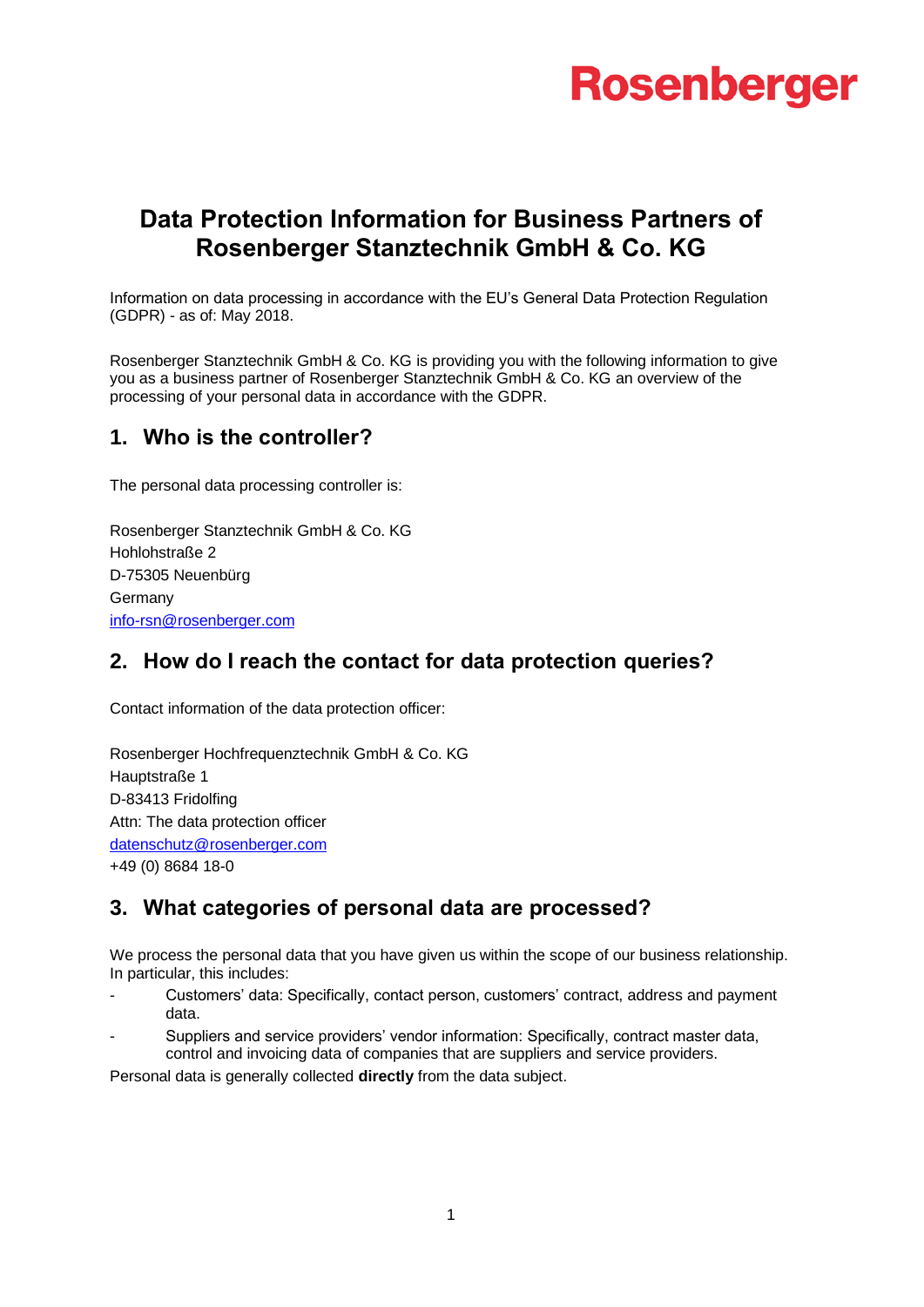# **Rosenberger**

### **4. For what purposes and on what legal basis is my data processed?**

We process your personal data in compliance with the relevant data protection provisions.

a. For fulfilling contractual obligations (Art. 6 (1) lit. b GDPR):

We process your personal data to implement our contracts with you. The purposes of the data processing depend in detail on the contractual basis.

b. On the basis of your consent (Art. 6 (1) lit. a GDPR):

If you have given us your consent to the processing of personal data, your consent is the legal basis for the processing referred to there. You can revoke your consent at any time with effect for the future. This also applies for declarations of consent that you gave us before the GDPR came into effect, i.e., before 25 May 2018.The revocation is not retrospective in effect.

c. As part of the balancing of interests (Art. 6 (1) lit. f GDPR):

In individual cases, we process your data to preserve our legitimate interests, for example in the scope of an invitation to a Rosenberger Stanztechnik GmbH & Co. KG event.

d. On the basis of legal provisions (Art. 6 (1) lit. c GDPR):

The processing is necessary for compliance of a legal obligation to which Rosenberger Stanztechnik GmbH & Co. KG is subject.

### **5. Who receives my data?**

Within our company, only those persons and offices receive your personal data which need it to comply with our contractual and legal obligations (for example, for the execution of a contract, processing of a complaint, etc). Theoretical access possibilities arise from our external service providers (e.g., IT service, consulting and support services, educational institutions, maintenance service providers, craftsmen) who are contractually obliged, in particular pursuant to Art. 28 GDPR. Any existing additional contractual restrictions (such as non-disclosure agreements) will of course be taken into account.

## **6. Will my data be transmitted to a third country?**

Data is generally not transferred to countries outside the EU\EEA (so-called third countries). Should this be necessary in exceptional cases, data transmission will take place on a legal basis, e.g., on the basis of an adequacy decision of the EU Commission (Art. 45 GDPR), appropriate guarantees (Art. 46 GDPR) or exemptions from the law, e.g., the consent of the data subject (Art. 49 GDPR).